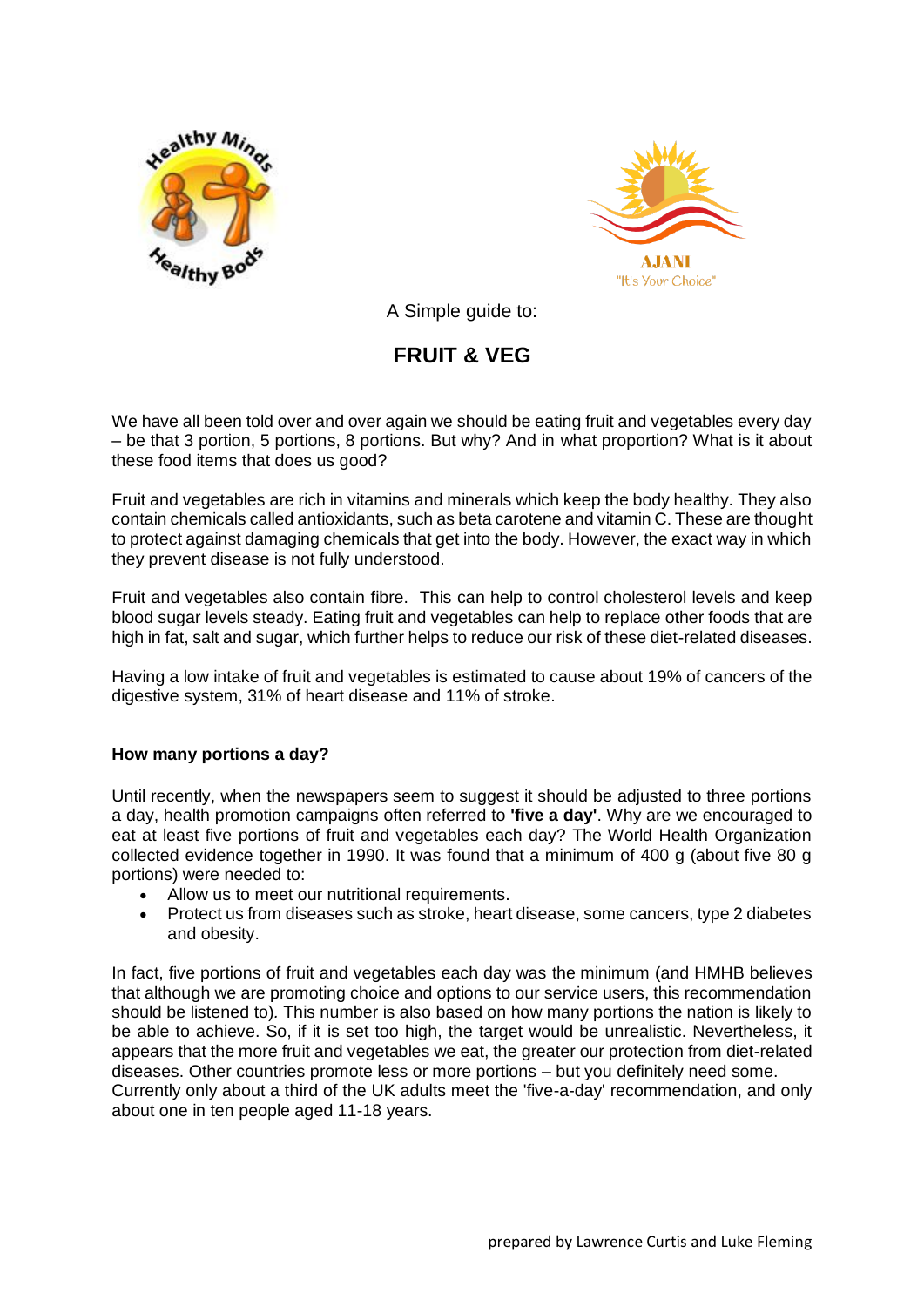**Vegetables seem to be more beneficial to health than fruit**. The Australian government's recommendation is for two plus five: two portions of fruit and five portions of vegetables each day. People in France are encouraged to eat ten portions of fruit and vegetables daily. In Japan the recommendation is for 13 portions of vegetables and four portions of fruit.

It is therefore recognised that more vegetables than fruit should be eaten daily.



# **What are the best fruits to eat?**

According to several health sites these are:

## **Grapefruit**

Grapefruit is highly nutritious. Eating it may reduce insulin resistance, cholesterol and help prevent kidney stones. Grapefruit may also be useful for weight loss

## **Pineapple**

Pineapple is rich in vitamin C and manganese. Its bromelain content may fight inflammation and reduce the risk of cancer

## **Avocado**

Avocados are rich in healthy fats and potassium, both of which are well known for their role in promoting heart health

## **Blueberries**

Blueberries are rich in a few important nutrients. They have a high antioxidant capacity and immune-enhancing properties, which may protect the body from illness

## **Apples**

Apples are very nutritious. Their nutrients, antioxidants and fibre may reduce the risk of disease and improve digestion

## **Pomegranates**

Pomegranates have wide-ranging health benefits. They are incredibly high in antioxidants and other plant compounds that can help reduce inflammation and prevent disease

## **Mangoes**

Mangoes contain vitamin C and soluble fibre. They also contain plant compounds with antioxidant and anti-inflammatory effects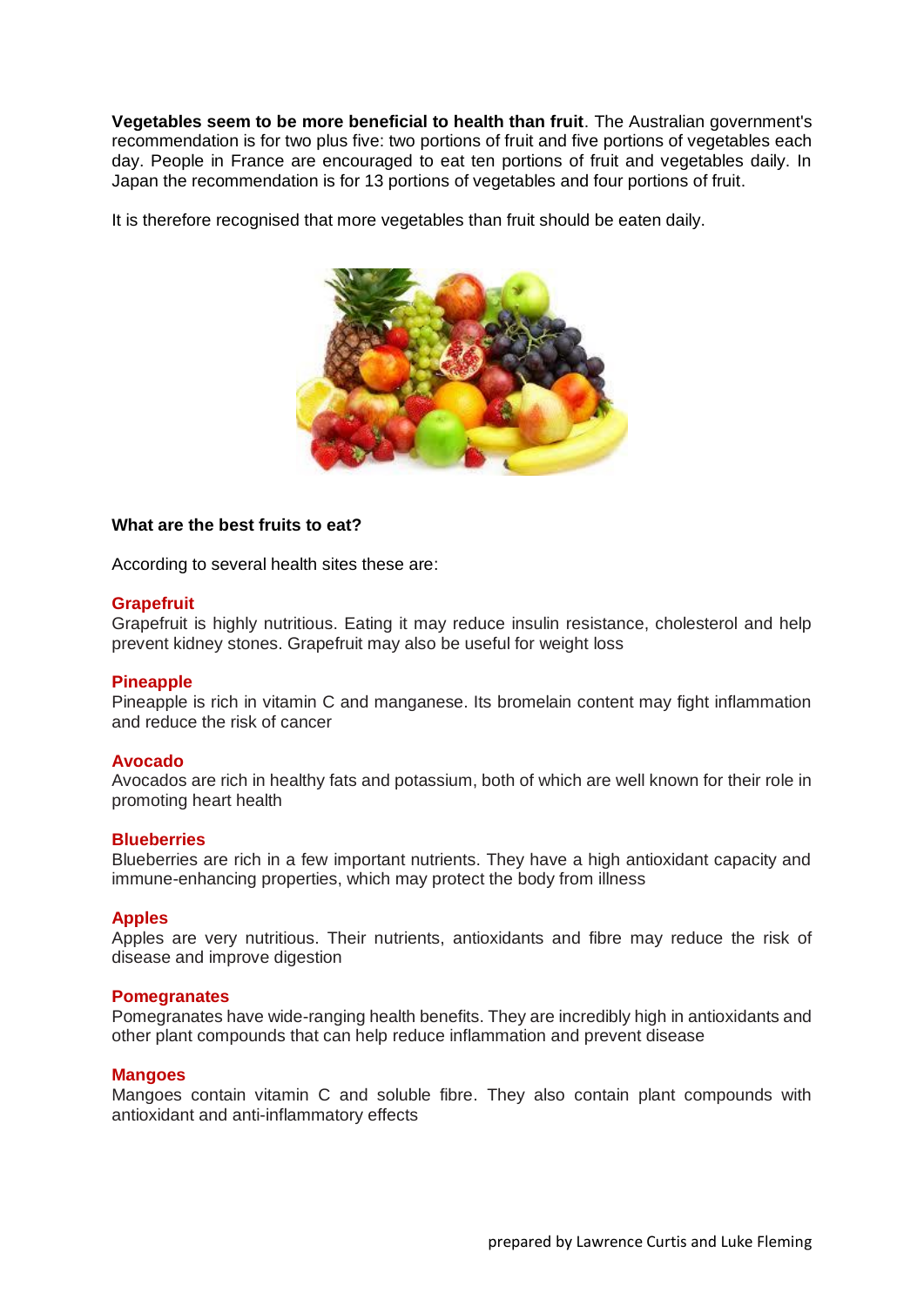## **Strawberries**

Strawberries are rich in several nutrients and antioxidants. Eating them may help control your blood sugar levels and reduce your risk of some diseases

## **Cranberries**

Cranberries are rich in several nutrients and antioxidants. They also contain beneficial plant compounds that help prevent urinary tract infection

#### **Lemons**

Lemons are rich in vitamin C and other plant compounds that may promote heart health, boost weight loss and help prevent kidney stones

#### **Watermelon**

Watermelon is high in water, nutrients and antioxidants. It is also particularly high in a powerful antioxidant called lycopene

#### **Olives**

Olives provide a variety of vitamins, minerals and antioxidants. These may reduce the risk of heart disease, cancer and osteoporosis

#### **Blackberries**

Blackberries are a good source of many nutrients and beneficial plant compounds. Their antioxidants and anti-inflammatory properties may lower the risk of chronic disease

#### **Oranges**

Oranges contain some important vitamins, minerals and antioxidants. These may reduce the risk of several conditions such as kidney stones and anaemia

#### **Bananas**

Bananas provide several nutrients and plant compounds, including resistant starch and pectin. Bananas can have benefits for exercise, blood sugar control and digestive health (runners are encouraged to eat a banana before a race as it can prevent cramp)

## **What are the best Vegetables to eat?**



## **Tomatoes**

Though technically a fruit, tomatoes are most often served like a vegetable. Full of lycopene, these beautiful red orbs (and all tomato-based products) are renowned for their cancer-fighting capabilities. Not only are they chock-full of vitamin-y goodness (from vitamins A to K), but they also keep our blood pressure in check and help to reduce the number of free radicals in our bodies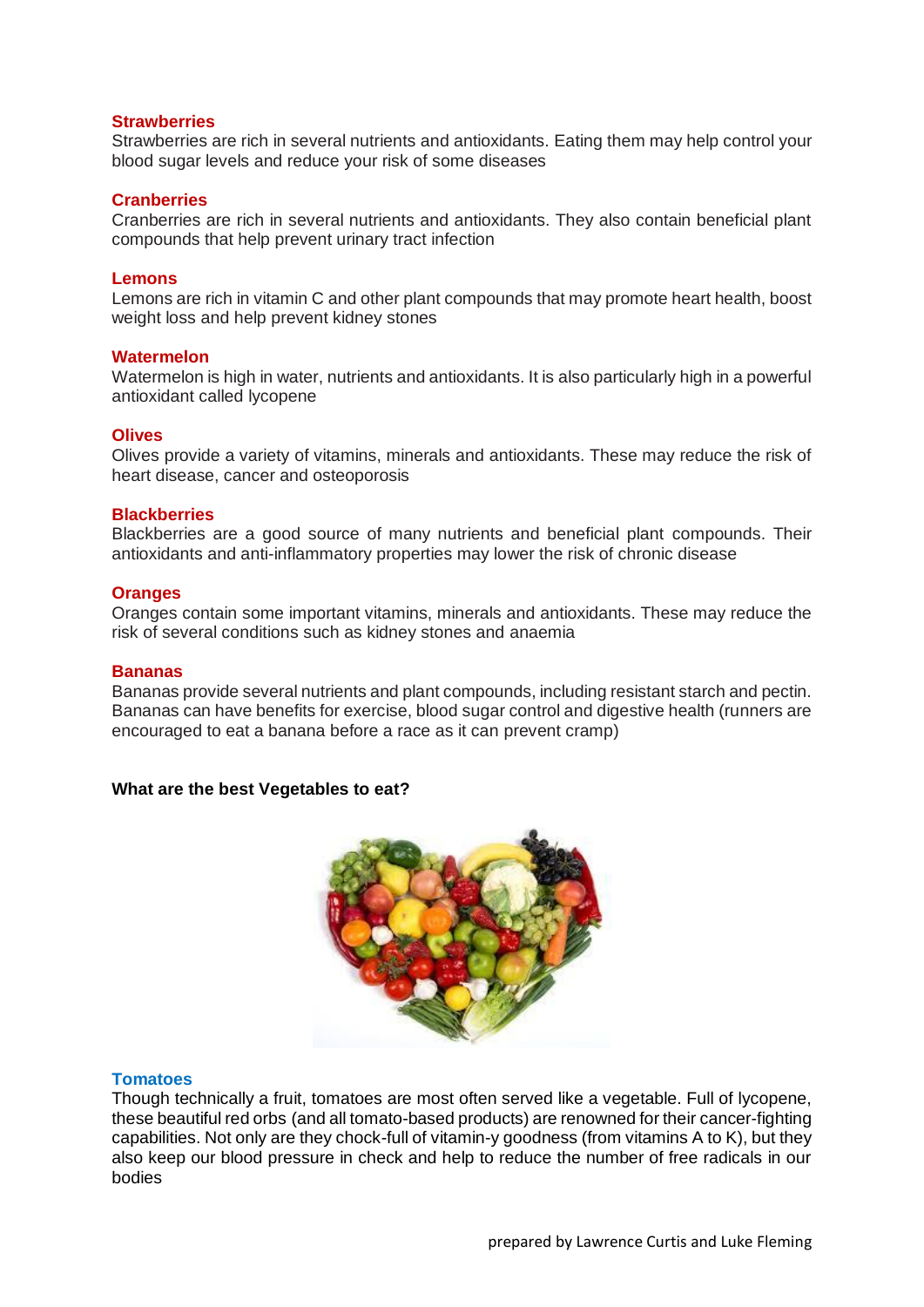## **Broccoli**

Few foods measure up to the disease-fighting potential of broccoli. This cruciferous veg is packed with antioxidants that help reduce the risk of stomach, lung and rectal cancers. And because broccoli is rich in beta carotene, vitamin C and folate, it is also good at boosting your immunity to colds and flus

#### **Brussel Sprouts**

Although they are mostly associated with Christmas, these little green veggies are especially important for pregnant woman because they're packed with folic acid, a B vitamin that prevents neural tube defects. Brussels sprouts are also packed with vitamins C and K as well as fibre, potassium and omega-3 fatty acid

#### **Carrots**

These orange wonders are loaded with eye-, skin- and hair-enriching nutrients. They're also the richest vegetable source of some important antioxidants, like vitamin A. And because they're rich in vitamin C, carrots protect your cardiovascular system from damage (although the stories about them helping you see in the dark are not so true – it was a story put about in the war to mislead the enemy about our pilots)

#### **Squash**

A good source of anti-inflammatory nutrients like vitamin C and beta carotene, squash, especially summer squash, can help treat dozens of conditions, including asthma, osteoarthritis and rheumatoid arthritis. Squash is also rich in potassium, magnesium and fibre

#### **Sweet Potato**

Not to be confused with the normal potato, this root vegetable has dozens of anti-cancer nutrients, like vitamin A, C and manganese. They're also a good source of fibre and iron, so not only do they give you energy, but they can also help regulate your digestive system

#### **Aubergine/Eggplant**

High in heart-healthy nutrients, eggplants are rich in antioxidants like nasunin (a unique compound that protects your brain cells from damage). And because eggplants are loaded with fibre and potassium, researchers believe they may reduce your risk of stroke and dementia

#### **Bell Peppers**

Whether you prefer red, orange or yellow, bell peppers are packed with dozens of hearthealthy nutrients like lycopene and folic acid. And recent research suggests digging into a pepper every day may lower your risk of developing lung, colon, bladder and pancreatic cancers

#### **Spinach**

This chlorophyll-packed type of produce is an excellent source of almost every vitamin and nutrient you need. Scientists believe a [diet](http://rd.bizrate.com/rd?t=http%3A%2F%2Ftracking.searchmarketing.com%2Fclick.asp%3Faid%3D730010300000963944&mid=31509&cat_id=13090209&atom=100001706&prod_id=&oid=7145934275&pos=1&b_id=18&bid_type=10&bamt=235eb41f759d9103&cobrand=1&ppr=0b196084385297ca&af_sid=52&mpid=sku21514925&brandId=657262&keyword=diet&rf=af1&af_assettype_id=10&af_creative_id=2975&af_id=615103&af_placement_id=1) heavy in spinach may be able to prevent everything from heart disease to colon cancer and arthritis to osteoporosis

#### **Onions**

These pungent-smelling veggies are particularly good for people suffering from (or at risk of developing) osteoporosis. That's because onions are loaded with a peptide called GPCS, which scientists believe slows your body's loss of calcium. Onions may also be useful in the fight against heart disease and diabetes because they're loaded with vitamin C and folate